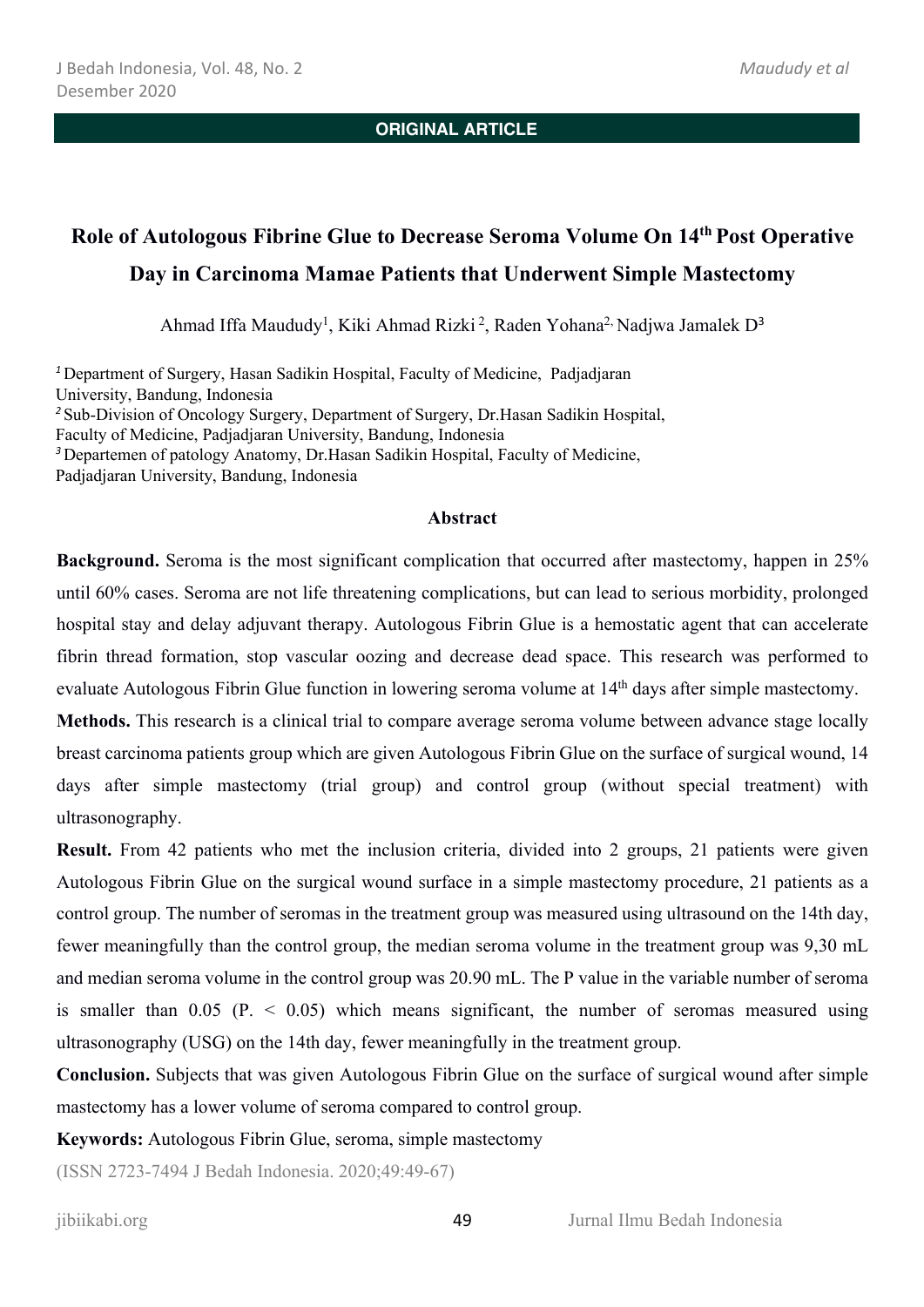#### **Author Correspondence:**

Ahmad Iffa Maududy

Department of Surgery, Hasan Sadikin Hospital, Faculty of Medicine, Padjadjaran University, Bandung, Indonesia Jalan Pasteur no. 38, Pasteur, Sukajadi, Bandung

Email : Iffa.dr@gmail.com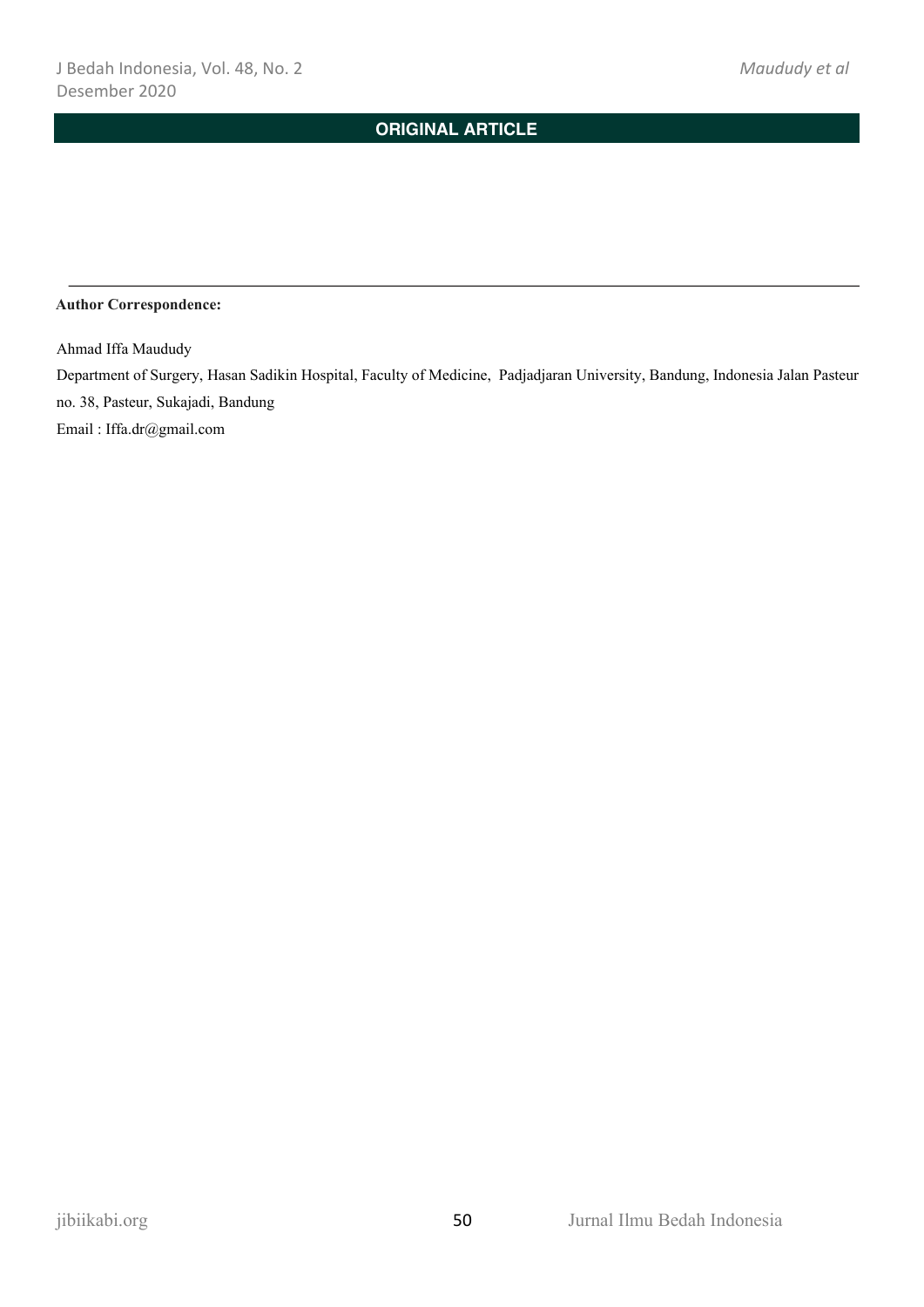#### **Introduction**

Breast cancer is the second leading cause of death in the United States, with an incidence of about 210,000 new cases and causing more than 40,000 deaths each year. Operative management for breast cancer are divided into breast-conserving therapy and mastectomy with or without axillary lymph node dissection depending on the stage of the disease.<sup>1,2</sup>

Seroma formation is an after surgery complication that most often occurs after mastectomy, with an incidence of 3% to 50%3 according to research conducted by Junior in 2010 at the Sub Division of Oncology Surgery Dr. Hasan Sadikin Hospital Bandung, the incidence of seroma after mastectomy was 62.5%. <sup>7</sup> Although seroma is not a life-threatening complication, it can lead to skin flap necrosis, pain, infection, delayed wound healing, reopening of the surgical wound, predisposing to sepsis, and lymphedema. In addition, excessive fluid collection will stretch the skin so that it becomes saggy and cause discomfort to the patient.<sup>2,4,5</sup> These things can interfere with the healing process, prolong in hospital stay  $8,11$  and delay the provision of further therapy. 7,9 Fibrin glue has been used in surgical procedures for more than 30 years.

Fibrin glue as a hemostatic and tissue adhesion agent has evolved in a variety of surgical procedures, including heart, eye, blood vessel, liver, prostate, thoracic, cosmetic, orthopedic and gynecological surgery.<sup>16</sup> Numerous studies have shown fibrin glue can help prevent seroma formation in animal mastectomy, 17-19 these underlie the use of fibrin glue in humans. By increasing hemostasis and tissue adhesion, fibrin glue theoretically could prevent seroma formation by reducing the accumulation of seroma fluid after surgery, which occurs as a result of inflammation and transection of several small and lymphatic vessels during removal of the breast and axillary lymph nodes.<sup>13</sup>

Allogeneic material in commercial fibrin glue is expensive in the manufacturing process, it can also cause allergic reactions so that clinicians have begun to switch to using materials derived from the patient own blood and are cheaper in the manufacturing process but have a similar effect, namely Autologous Fibrin Glue<sup>22</sup> is believed to have several advantages over commercial fibrin glues which are much more expensive. Autologous Fibrin Glue is taken from the patient own blood, to be used topically, safe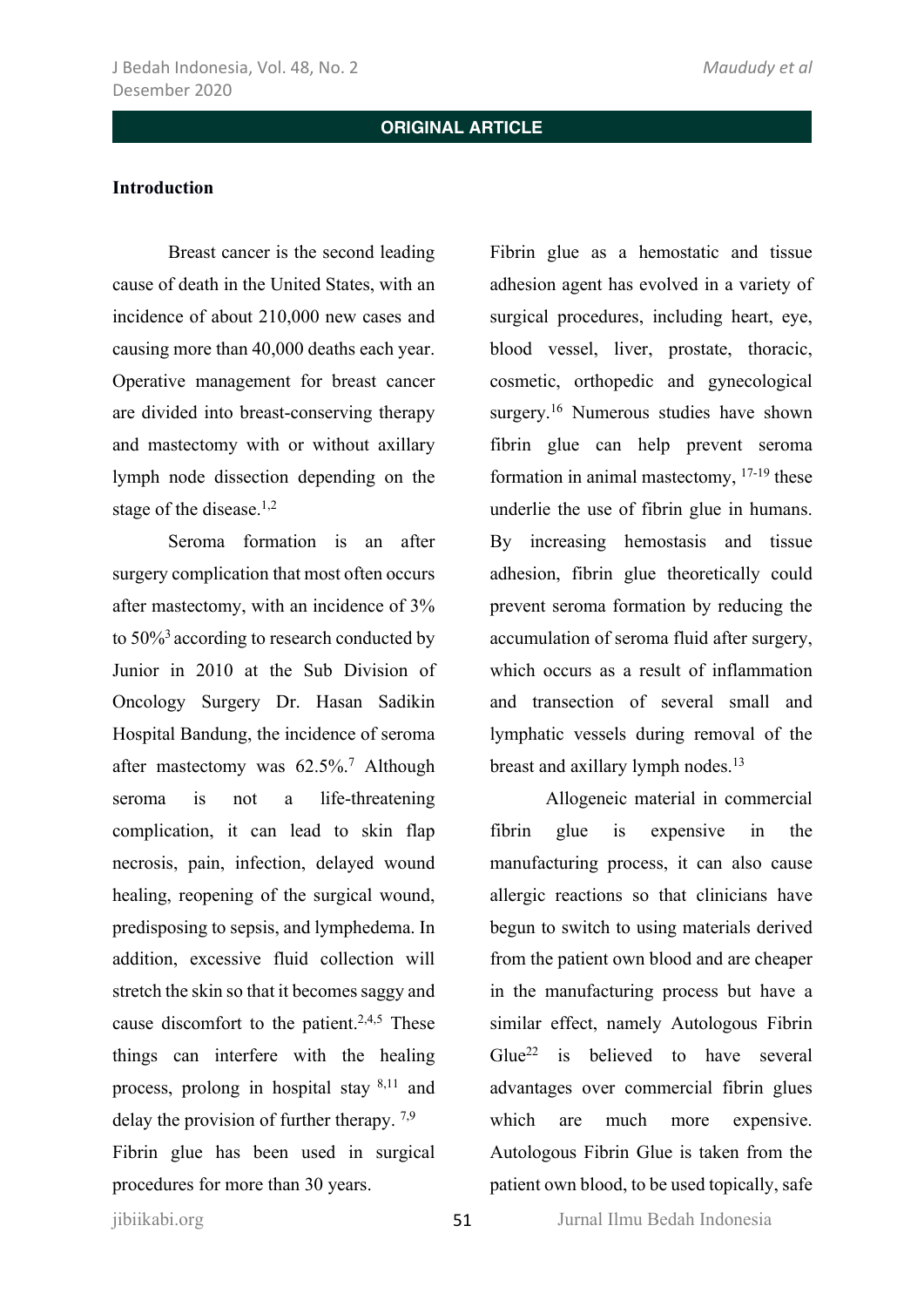from infectious diseases, and does not cause allergic reactions such as bovine thrombin contained in commercial fibrin glue.<sup>22,25</sup>

The Making process of Autologous Fibrin Glue has been carried out by the Department of Clinical Pathology, Dr. Hasan Sadikin Hospital Bandung, Faculty of Medicine, Padjadjaran University. 1,4

Based on previous theory and research, the researcher will conduct research on giving Autologous Fibrin Glue after mastectomy surgery on the basis of surgical wounds, to see the effect of reducing seroma formation measured after the acute phase of wound healing is estimated to end on day 14.

### **Method**

Experimental study design and was conducted in a single blind randomized controlled trial in both groups, the locally advanced breast carcinoma group that was given Autologous Fibrin Glue topically on the wound surface after simple mastectomy surgery and the control group without special treatment with 5 days of treatment. After surgery, the control group patient on day 7th went to the oncology surgical clinic and assessed whether there were any exclusion criteria for the patient, namely the state of the surgical wound. On 14<sup>th</sup> day,

control patient undergo an ultrasound examination of the surgical wound area performed by 1 person equal to the level of Chief Resident under the supervision of the ultrasonography consultant. The data obtained were recorded in a special form and then processed through the SPSS version 24.0 for Windows program.

#### **Result**

The number of research subjects for each group amounted to 20 people so that the total subjects in this study were 40 people. In this study, 10% of patients were excluded, 4 patients out of 44 patients due to flap necrosis and intact wounds due to infection. This has met the minimum required sample size. Research subjects were grouped into 2 groups, namely: the control group and the treatment group. The control group is a group of patients with breast carcinoma who underwent simple mastectomy and were not given special treatment. The treatment group was a group of patients with breast carcinoma who underwent a simple mastectomy and then given 4cc topical Autologous Fibrin Glue on the surface of the surgical wound. Then the two groups of research subjects performed surgical wound closure with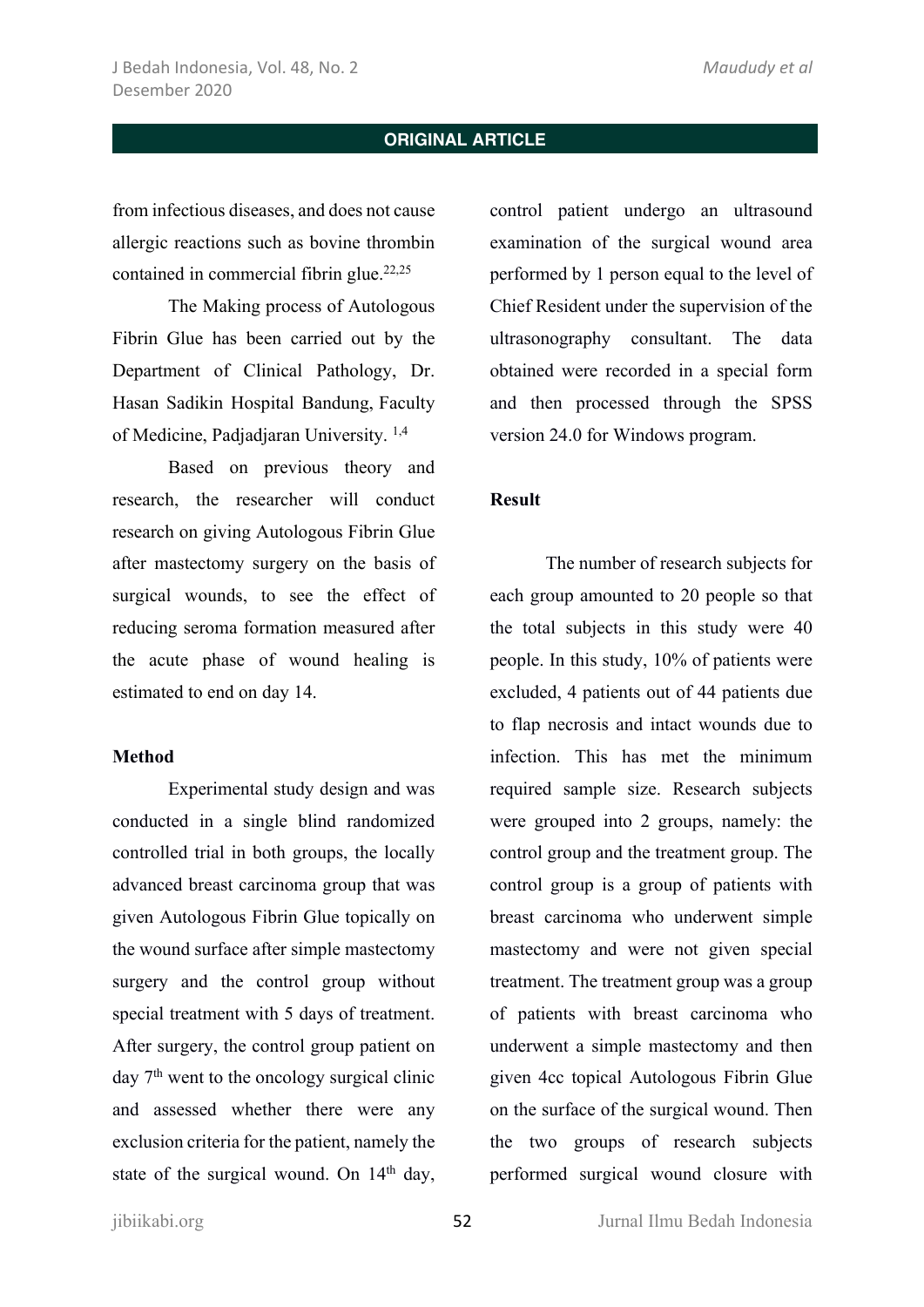layer by layer stitches. The characteristics of research subjects in general can be seen in (**Table 4.1).** Table 4.1 describes the characteristics of research subjects based on age, weight, height, body mass index and chest circumference.

The overall average age of the study subjects was  $47.35 \pm 10.329$  years, the average overall body weight of the study subjects was  $56.03 \pm 8.248$  kg. The overall mean height of the research subjects was  $1.56 \pm 0.047$  meters, and the overall mean BMI of the study subjects was  $23.13 \pm$ 3.205. The average chest circumference of research subjects was  $85.03 \pm 15,129$  cm.

For this numerical data analysis, unpaired T-test is used if the data is normally distributed, namely Height, BMI and Chest Circumference, as well as an alternative to the Mann-Whitney test if the data is not normally distributed, namely Age and Weight. Test results statistics on research subjects obtained P-value information on variable Age, Weight, Height, BMI and Chest greater than 0.05 (P value> 0.05) which means insignificant or insignificant statistically, it can be explained that there is no mean statistically significant difference between the variables Age, Weight, Height, BMI and Chest in the

Autologous Fibrin Glue group with the Control Group.

Based on characteristics comparison between two groups, it can be concluded that the two groups are the same or homogeneous so that it is feasible to be compared and further statistical hypothesis testing is carried out.

In treatment groups, the mean hemoglobin level was  $11.39 \pm 1.577$  g / dL, mean PT was  $11.33 \pm 1.292$  seconds, the mean APTT was  $27.61 \pm 3,700$  seconds, the mean INR was  $0.90 \pm 0.053$ . While the mean platelet count was  $283.45 \pm 79.607$  / uL, the mean fibrinogen level was  $399.47 \pm$ 117.650 mg / dL and the average albumin level was  $3.38 \pm 0.463$  g / dL.

In the control group, the mean hemoglobin level was  $11.14 \pm 1.628$  g / dL, the mean PT was  $12.55 \pm 2.397$  seconds, the mean APTT was  $28.09 \pm 4.603$  seconds, the mean INR was  $0.92 \pm 0.076$ . While the average platelet count was  $251.55 \pm$ 108,965 / uL, the mean fibrinogen level was  $375.71 \pm 47.190$  mg / dL and the average albumin level was  $3.35 \pm 0.395$  g / dL.

For this numerical data analysis, it was tested using an unpaired T-test if the data were normally distributed, namely Hemoglobin, APTT, Fibrinogen and Albumin and the alternative Mann Whitney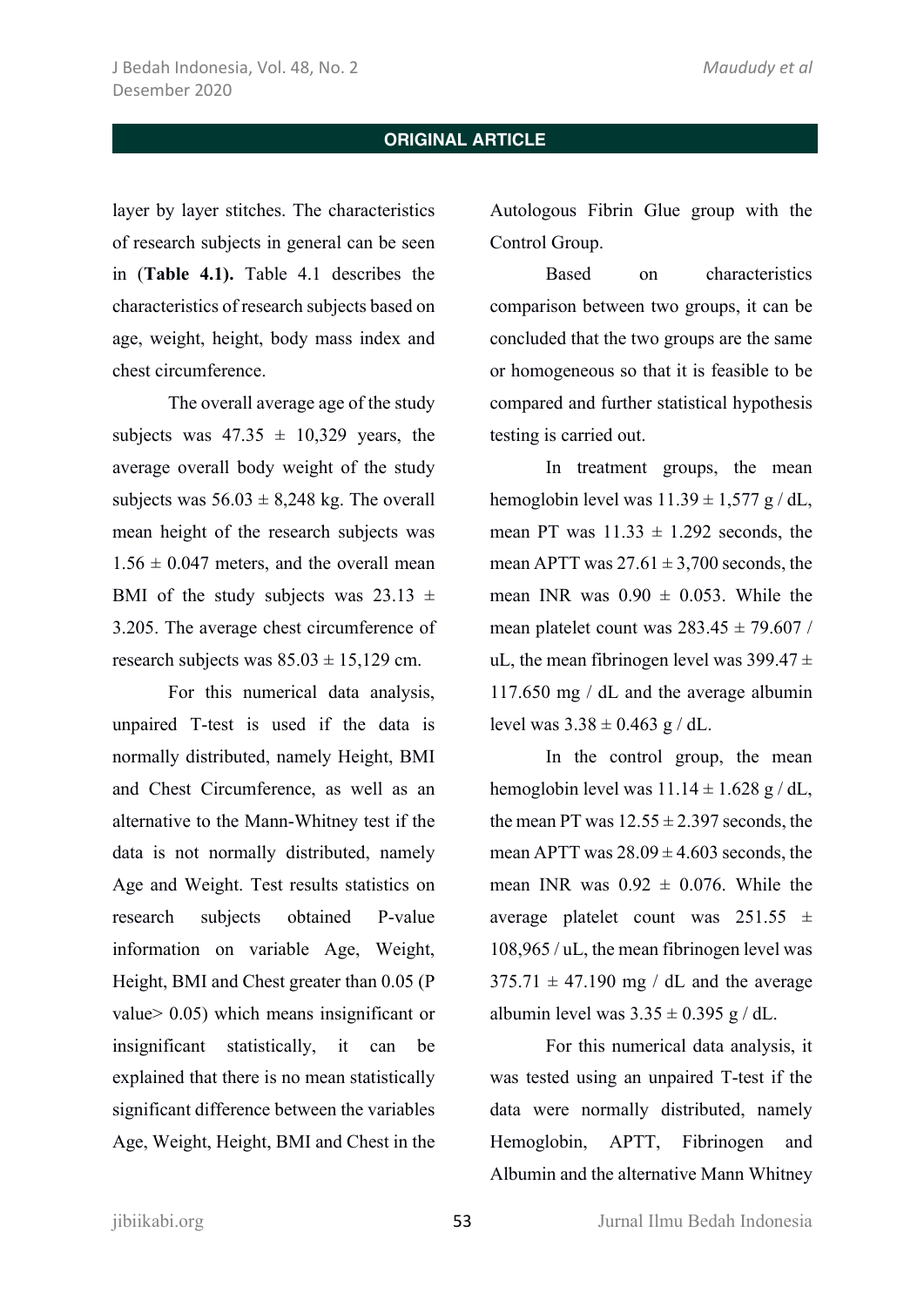test if the data were not normally distributed, namely PT, INR and the number of platelets.

In the Treatment group, the median number of seromas examined using ultrasound on day 14 was 9.30 mL. Whereas in the control group, the median number of seromas examined using ultrasound on day 14 was20.90 mL.

This numeric data tested using *Mann-Whitney test* because the data is not normally distributed. Results of statistical tests in the research group above obtained a P value on variable Seroma number less than  $0.05$  (P value  $\leq 0.05$ ) which means significant.

Thus, it can be concluded that the number of seromas measured using ultrasound on day 14 was significantly less in the group receiving Autologous Fibrin Glue compared to the control group.

### **Discussion**

This study involved 42 research subjects who met the inclusion criteria. The research subjects were then divided into 2 groups, namely a control group of 21 subjects, who did not receive special treatment and a treatment group of 21 subjects who received 4 cc of topical

Autologous Fibrin Glue on the surface of the surgical wound.

P value obtained from (**Table 4.3**)  $(p > 0.05)$  it can be concluded that the variables of hemoglobin levels, PT, APTT, INR, platelet counts, fibrinogen levels and albumin levels in the treatment and control groups were not significantly different.

Result of the statistical calculations from (**Table 4.2**) show that the two groups were homogeneous based on BMI, so there is no bias caused by obesity as one of the factors affecting seroma production, and hypoalbumin (**Table 4.3**) as a factor that can inhibit wound healing. As suggested by Karakaya et al9, obesity has a direct relationship to the number of seromas. Another study, from Barnejee et al. <sup>43</sup> where there is a linear relationship between BMI addition and seroma production.

(**Table 4.4)** points outrighted that seroma count in the treatment group which was measured using ultrasound at day 14, was significantly less compared to the control group, where in the median total seroma volume on day 14 in the treatment group was 9.30 ml, and the median in the control group was 20.90 ml. P value in the seroma variable amount less than 0.05 (P value <0.05) which means significant. Thus number of seromas measured using USG on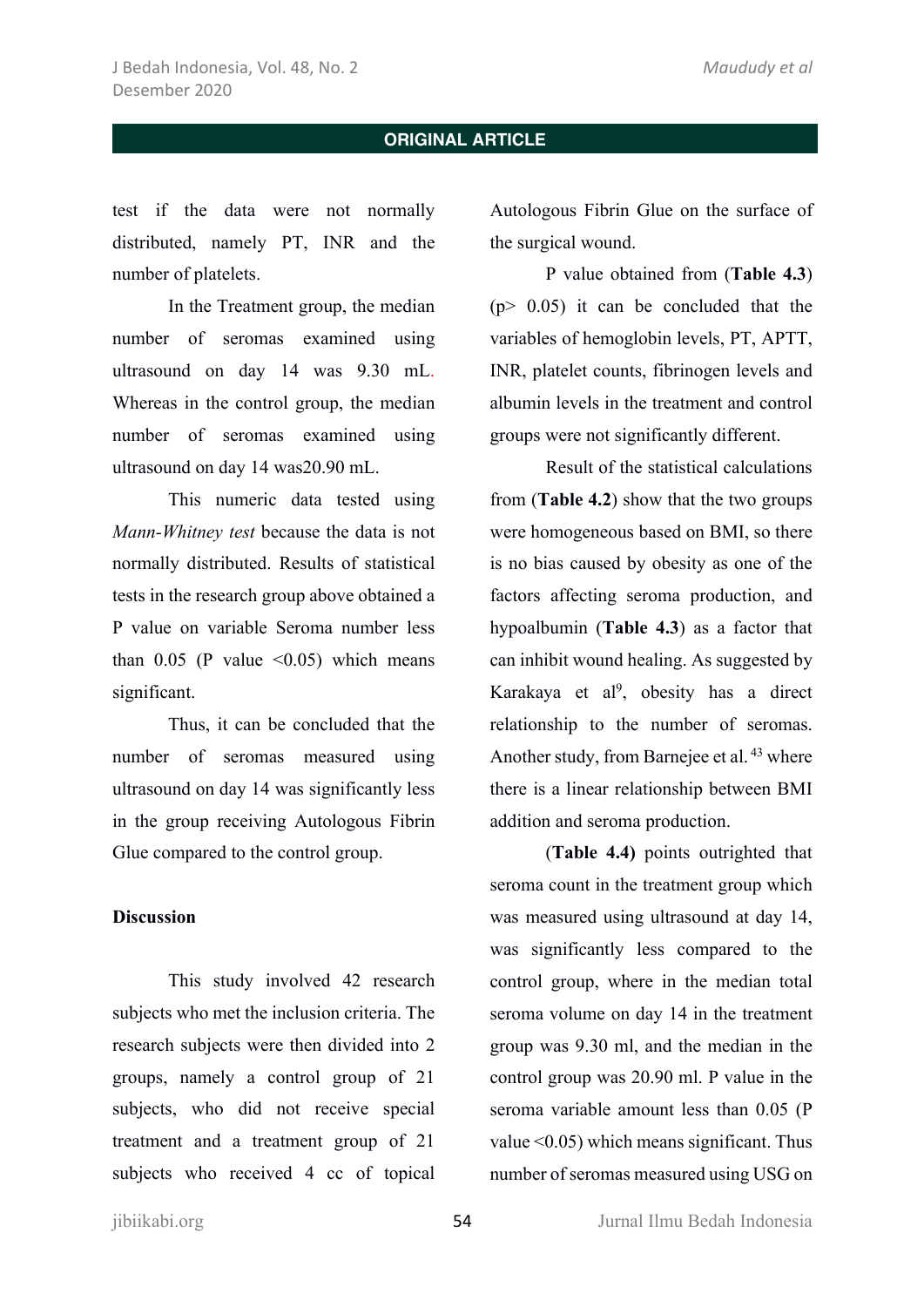day 14 was significantly less in the treatment group.

This result is in line with a study conducted by Mahmood Reza et al., 201218 which sprayed 4 cc commercial fibrin glue on the wound bed of patients after mastectomy, where the result was that 16% formed seromas in the treatment group and 24% in the control group.

The systematic review and metaanalysis conducted by Carless, 200625 showed that no significant differences were found between patients who were given fibrin glue and patients who were not given fibrin glue. There are several factors that influence this, namely the heterogeneity of the research patients carried out, the inadequacy of research methods such as varying the volume of fibrin glue given ranging from 2 ml - 24 ml, varying types of breast surgeries performed such as modified radical mastectomy, lumpectomy, axillary lymph node dissection, segmental mastectomy and total mastectomy.

The same thing was explained in research by Lyneette, 200521 who gave fibrin glue to post mastectomy patients, the result did not show a significant difference to patients who were not given fibrin glue. In this study, the cause of the absence of significance was known because various

methods were used in the mastectomy technique. Of the 82 participants, 10 participants (12.2%) underwent a simple mastectomy alone, 22 participants (26.8%) underwent simple mastectomy simultaneously with axillary lymph node dissection or sentinel lymph node biopsy, 25 participants (30.5%) underwent surgery breast conservation, 23 participants (28.1%) underwent modified radical mastectomy, and 2 participants (2.4%) underwent nodule dissection, this causes bias in the form of heterogeneity of research methods. In addition, this study compared patients who were given fibrin glue without drainage and patients who were not given fibrin glue but used drain. Therefore, in this study, although fibrin glue tended to have more seromas.

Limitation of this study is the study subjects were only patients who underwent a simple mastectomy, whereas based on the study from Kuroi et al.<sup>15</sup> one of the main risk factors for seroma formation was the radicality of surgery and axillary lymph node dissection, due to the amount of lymphovascular leakage and oozing of small blood vessels from the procedure..

In this research the patient response to chemotherapy must be measured and grouped because the residual tumor is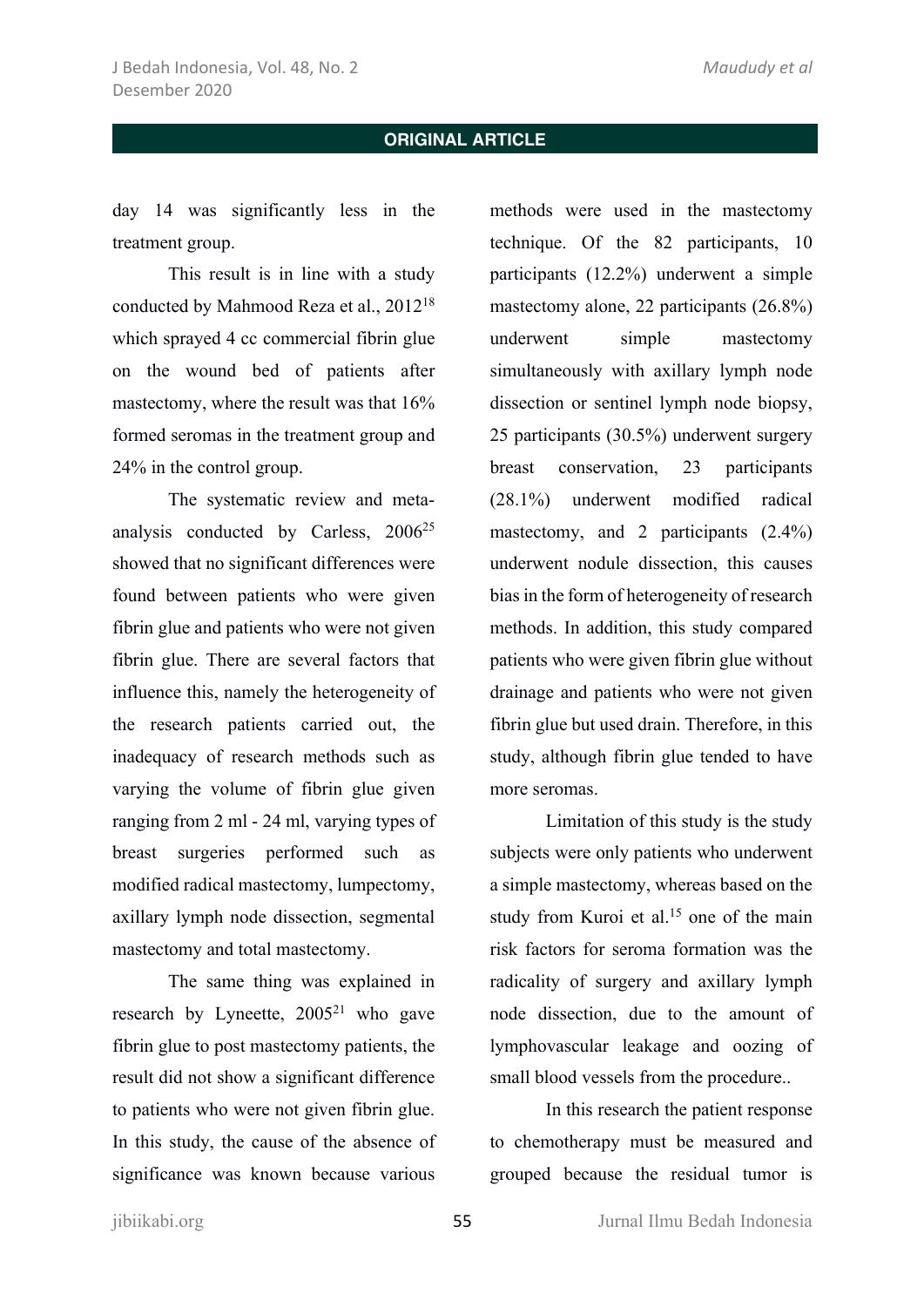attached to the muscle tissue so that the border of the incision is not tumor-free which will affect the number of seromas. In this study, the amount of Aquabides liquid used when washing the base of the surgical wound was not equalized in order to reduce bias for surgery. This study was also not accompanied by data on how to treat wounds and dressings patient wound and data on the type of antibiotic consumed by the patient.

### **Conclusion**

Applying Autologous Fibrin Glue to the surface of the surgical wound can reduce the number of seromas in simple mastectomy patients.

### **Acknowledgments**

Department of Surgery, Dr.Hasan Sadikin Hospital, Faculty of Medicine, Padjadjaran University, Bandung, Indonesia

### **Financial Support**

There is no financial support

### **Conflict of Interest**

None

### **References**

- 1. Sanjitha S, Gabriel R, Seroma Formation after Mastectomy : *Pathogenesis and Prevention*, Indian Journal of Surgical Oncology, 2010 1(4) : 328-333
- 2. Kuroi K, Shimozuma K, Taguchi T, Imai H, Yamashiro H, Oshumi S et al, *Evidence-based Risk Factor for Seroma Formation in Breast Surgery*, Japan Journal Clinical Oncology, 2006, 36(4) : 197-206.
- 3. Lumachi F, Brandes AA, Burelli P, Basso SM, Iacobone M, Ermani M. Seroma prevention following axillary dissection in patients with breast cancer by using ultrasound scissors: a prospective clinical study. *Eur J Surg Oncol* 2004; 30: 526–530.
- 4. Hashemi E, Kaviani A, Najafi M, Ebrahimi M, Hooshmand H, Montazeri *A, Seroma Formation After Surgery of Breast Cancer*, World Journal of Surgical Oncology, 2004(2) : 44.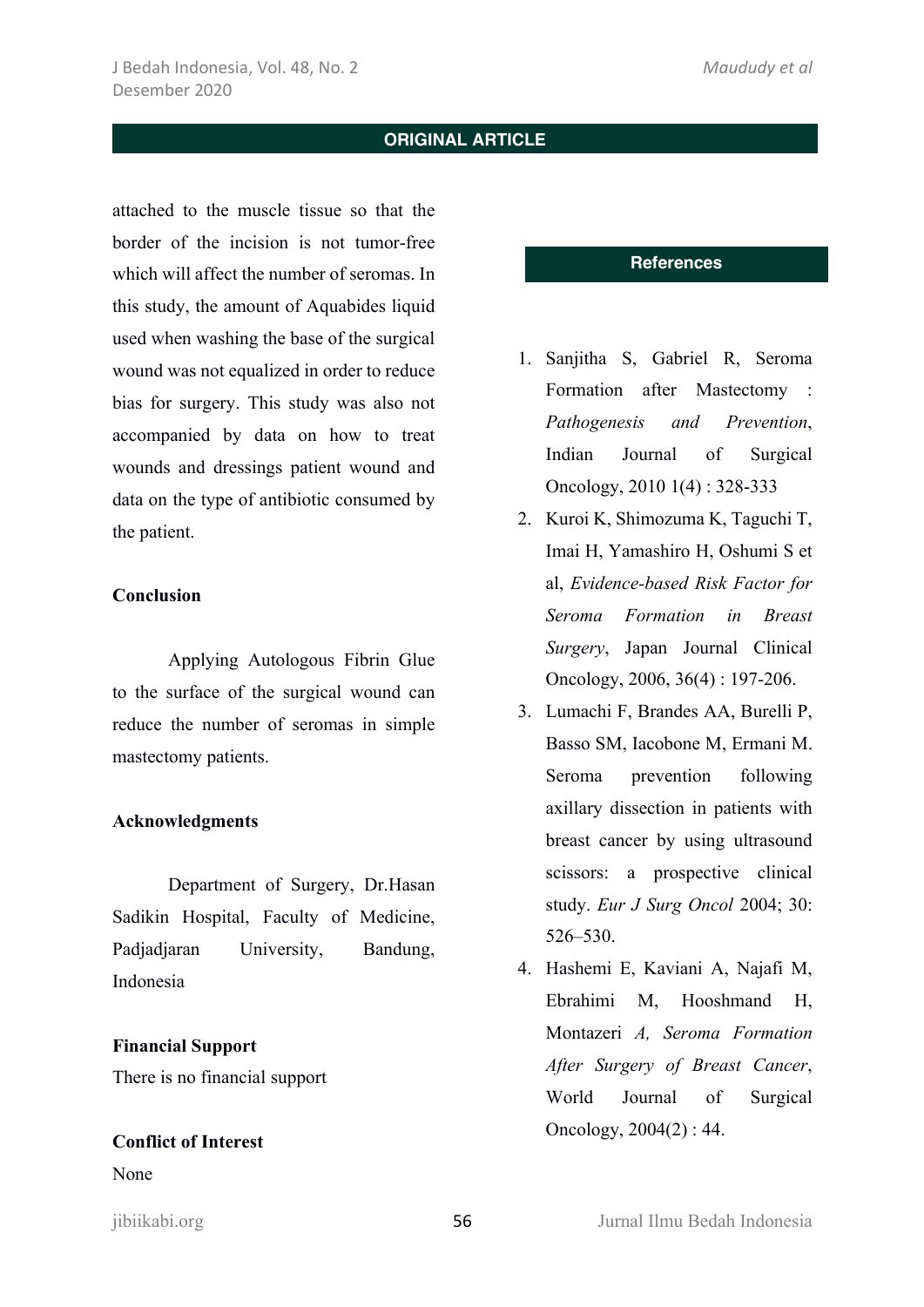- 5. Stanczyk M, Grala B, Zwierowics T, Maruszynski M, *Surgical Resection for Persistent Seroma, Following Modified Radical Mastectomy*, World Journal of Surgical Oncology, 2007(5) : 104.
- 6. Karakaya M, Karaman N, ὅzazlan C, Kurukahvecioglu O, Bircan HY, Altinok M, *Wound Complication Following Breast Cancer Surgery*, The Journal of Breast Health, 2006, pp. 085-088.
- 7. Junior N. O, *Hubungan antara Seroma dengan Body Mass Index dan Kadar Lekosit Cairan Seroma*. Bedah Onkologi, Disertasi Program Pendidikan Spesialis-2 Bedah Onkologi, Bandung. 2010.
- 8. Gonzalez EA, Saltzstein EC, Riedner CS, Nelson BK. Seroma formation following breast cancer surgery. Breast J.2003; 9: 385–388.
- 9. Pogson CJ, Adwani A, Ebbs SR. Seroma following breast cancer surgery. Eur J Surg Oncol 2003; 29: 711–717.
- 10. Moore MM, Freeman MG. Fibrin sealant in breast surgery. J Long Term EffMed Implants 1998; 8: 133–142.
- 11. Burak WE, Jr., Goodman PS, Young DC, FarrarWB. Seroma formation following axillary dissection for breast cancer: risk factors and lack of influence of bovine thrombin. J Surg Oncol 1997; 64: 27–31.
- 12. Huseyin O. A, *Seroma Cytology in Breast Cancer,* Clinical Breast Cancer, Vol 16, No 6, 2016
- 13. Loo W, Chow L, *Factor Predicting Seroma Formation After Mastectomy for Chinese Breast Cancer Patients*, Indian Journal of Cancer, 2007, (44)5.
- 14. Huseyin O. A, *Seroma Cytology in Breast Cancer,* Clinical Breast Cancer, Vol 16, No 6, 2016
- 15. Kuroi K, Shimozuma K, Taguchi t, Imai H, Yamashiro H, P*athopysiology of Seroma in Breast Cancer*, Breast Cancer Journal , 2005, 12(4) : 288-293.
- 16. Sierra DH. Fibrin sealant adhesive systems: a review of their chemistry, material properties and clinical applications. Journal of Biomaterials Applications 1993; 7: 309–352.
- 17. LindseyWH, Masterson TM, Spotnitz WD,Wilhelm MC, Morgan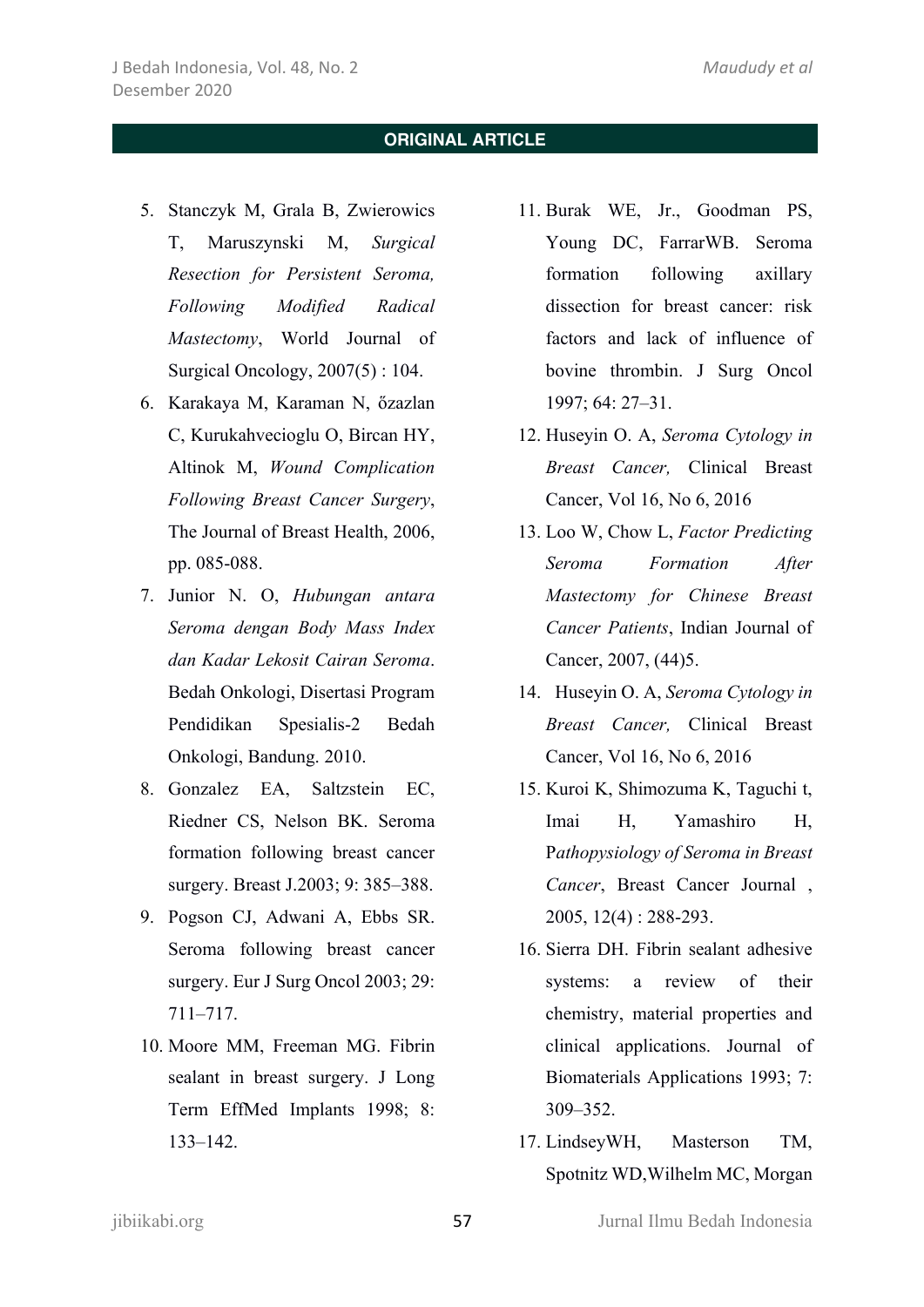RF. Seroma prevention using fibrin glue in a rat mastectomy model. Arch Surg 1990; 125: 305–307.

- 18. Eroglu E, Oral S, Unal E, Kalayci M, Oksuz O, Tilmaz M. Reducing seroma formation with fibrin glue in an animal mastectomy model. Eur J Surg Oncol 1996; 22: 137–139.
- 19. Harada RN, Pressler VM, McNamara JJ. Fibrin glue reduces seroma formation in the rat after mastectomy. Surg Gynecol Obstet 1992; 175: 450–454.
- 20. Radosevich M, Goubran H.A, Burnouf T, Fibrint Sealant : *Scientific Rationale, Production Methods, Properties, and Current Clinical Use*, Vox Sanguinus, 1997;72:133-143
- 21. Lyneette J,Therese E, Stephen D, Helmer, *Influence of Fibrin Glue on Seroma Formation after Breast Surgery*, The American Journal of Surgery, 2005 : 319-323
- 22. Rifada M, Prawirakoesoema L, Dalimoenthe N.Z, Enus S, *Perbandingan Derajat Hiperemis Setelah Bedah Pterigium Inflamasi antara Teknik LFO dan Teknik Jahitan*, MKB, 2013 : vol.45, No.3
- 23. Mahmood R, *Efficacy of fibrin Glue on Seroma Formation after Breast Surgery*, International Jurnal Of Breast Cancer; Hindawi publishing, 2012
- 24. Radosevich M, Goubran H.A, Burnouf T, Fibrint Sealant : *Scientific Rationale, Production Methods, Properties, and Current Clinical Use*, Vox Sanguinus, 1997;72:133-143
- 25. Carless PA, Henry DA, *Systematic review and meta-analysis of the use of fibrin sealant to prevent seroma formation after breast cancer surgery*, British Journal of Surger*y*  2006; 93: 810–819.
- 26. Nadjwa Zamalek Dalimoenthe, *Pendekatan Diagnosis Pasien dengan Kelainan Perdarahan*, Bagian Patologi Klinik Universitas Padjadjaran/RSHS, 2015.
- 27. Mansjoer S, *Mekanisme Kerja Obat Anti Radang*, Bagian Farmasi FK-USU, USU Digital Library, 2003, pp.1-7.
- 28. Manuaba IBTjW, Pa*nduan Penatalaksanaan Kanker Solid*  PERABOI, Sagung Seto, 2010, 17- 32.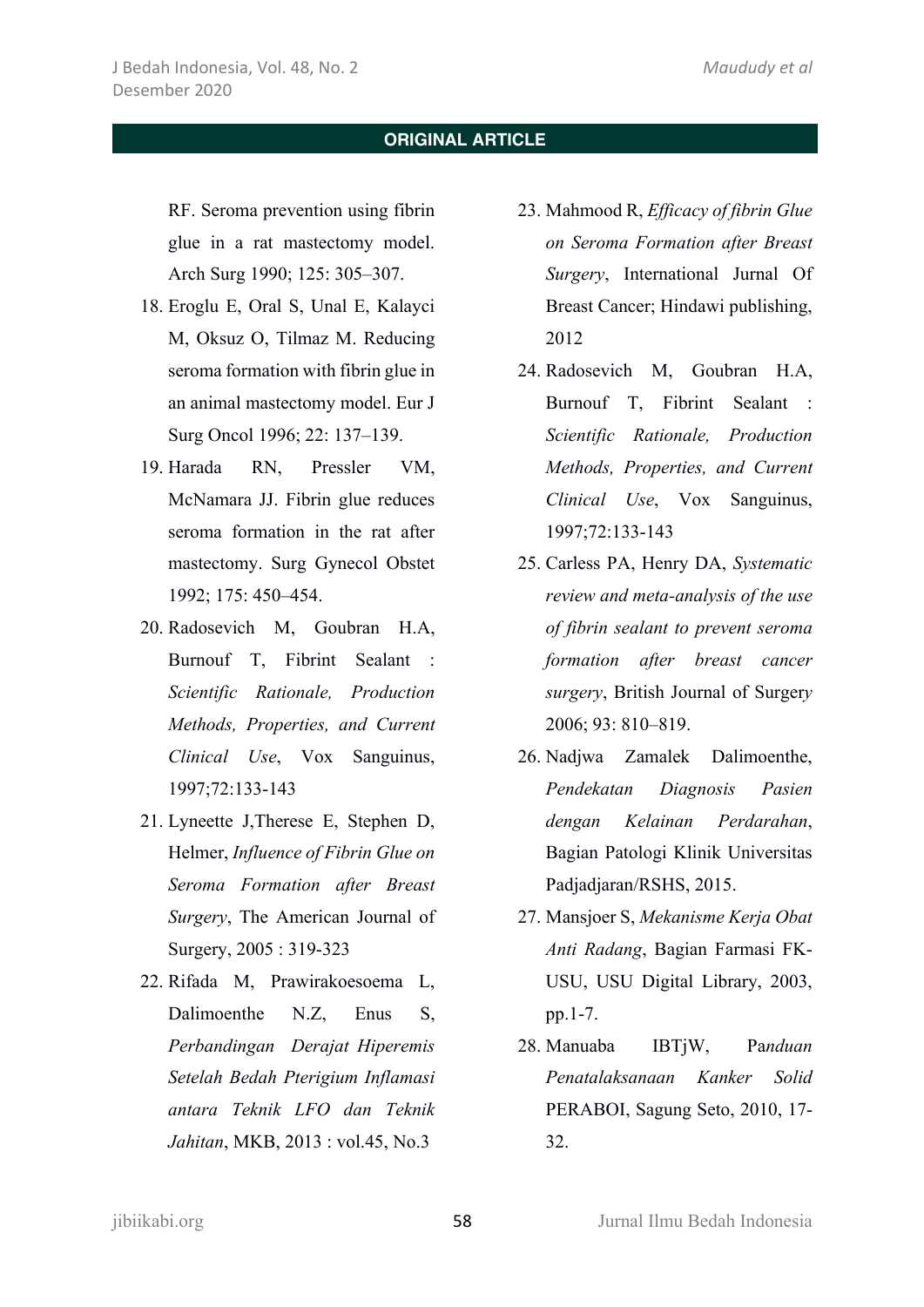- 29. Brunicardi FC, *The Breas*t in : Schwartz's Principles of Surgery, 10th, The McGraw-Hills Companies, 2015, Chapter 17, pp.497-564.
- 30. Donegan WL, spratt JS, *Surgical Technique in : Cancer of the Breast*, 5th ed, Elsevier Science, 2002, pp.623-631
- 31. Zollinger RM, Ellison EC, *Zollinger's Atlas of Surgical Operations 9th ed*, McGraw-Hill Co, 2011, pp.428-433
- 32. J. van Bastelaar, R. Granzier. *A multicenter, double blind randomized controlled trial evaluating flap fixation aftermastectomy using sutures or tissue glue versus conventional closure: protocol for the Seroma reduction After Mastectomy(SAM)* trial : 2018
- 33. Soomro SA, Husain N, Shaikh BA, Maher M, *Predicting Factor of Seroma Formation After Breast Cancer Surgery*, Pakistan Journal of Surgery, 2006, 22(issue 4) : 201- 204.
- 34. ὅzdogan M, Yilmaz KB, ὅzaslan C, Gürer A, Gülbahar ő, Ersoy E, *Scalpel Versus Electrocautery*

*Dissection: The Effect on Wound Complication and Pro-inflamatory Cytokine Levels in Wound Fluid*, Turkey Journal of Medical Science, 2008, 38(2) : 111-116.

- 35. Banerjee D, Williams EV, Ilott J, Monypenny IJ, Webster DJT, *Obesity Predisposes to Increased Drainage Following Axillary Node Clearance : A Prospective Audit*, ann. Roy. Coll. Surg. England, 2001, 83 : 268-271.
- 36. Shiwaku K, Anuurad E, Enkhmaa B, Nogi A, Kitajima K, Shimono K et al, *Overweight Japanese with Body Mass Index of 23.0-24.9 have Higher Risk for Obesity-associated Disorder* : A Comparison of Japanese and Mongolians, International Journal of Obesity, 2004, 28 : 152-158.
- 37. Suryadi I A, Asmarajaya AAGN, Maliawan S, *Proses Penyembuhan dan Penanganan Luka*, tersedia dari : http://www.ojs.unud,ac,id, Diunduh pada tanggal 28 Juni 2016
- 38. Reny N M, Suega K. *Laporan Kasus Seorang Penderita Hemofilia Ringan dengan Perdarahan Masif,* Jurnal Penyakit Dalam, Vol 7, Unud, 2006.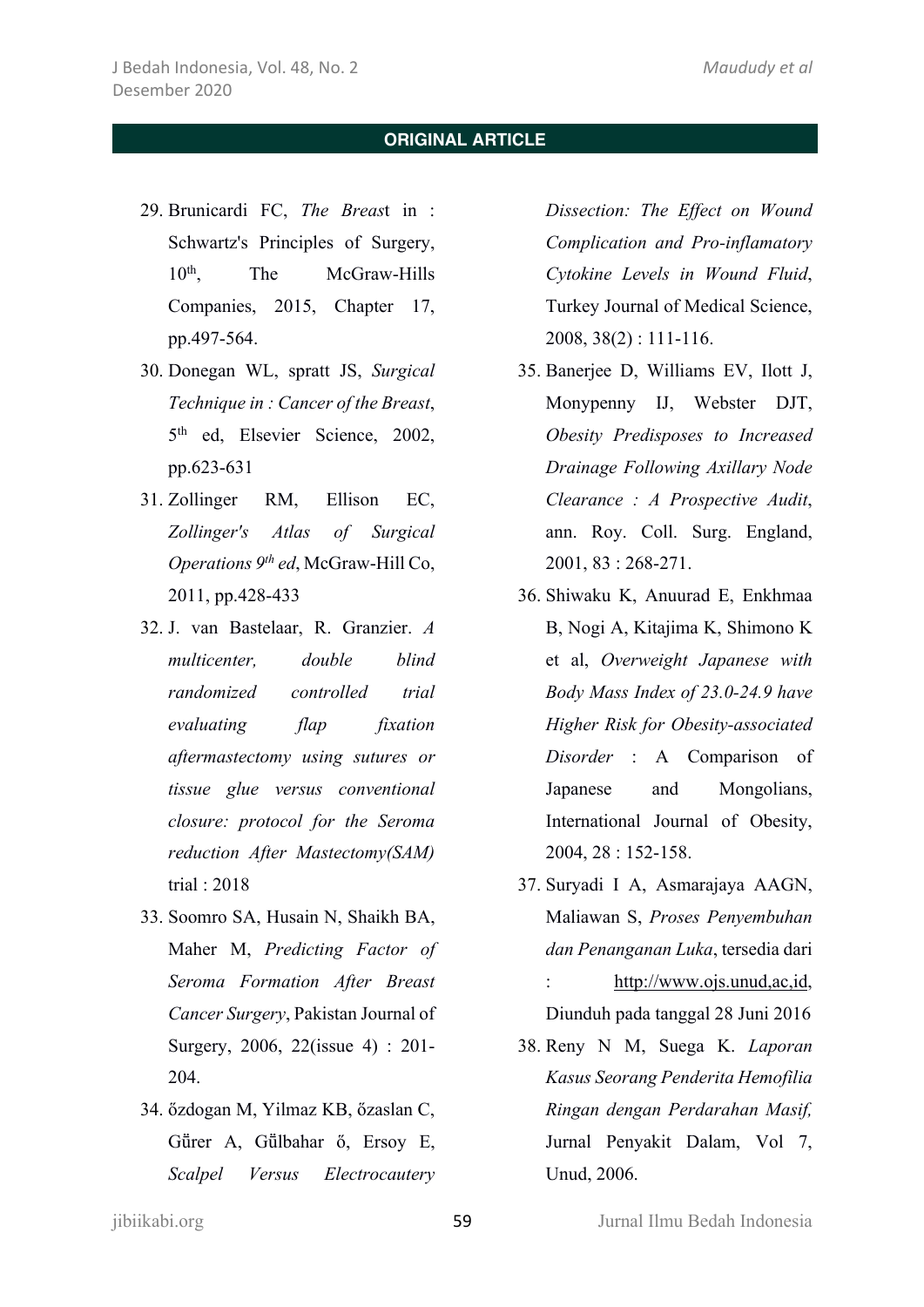- 39. National Cancer Institute, Breast Cancer, tersedia dari : http://www.cancer.gov, Diunduh pada tanggal 28 Juni 2016.
- 40. Bullock J, Basu B, Hsu P, Singer R. *Revention of Hematomas and Seromas*, Semin Plast Surg, 2006, 20 : 233-240.
- 41. Spotnitz WD, Fibrin Sealant: *The Only Approved Hemostat, Sealant, and Adhesive - a Laboratory and Clinical Perspective*, ISRN Surgery ; 2014.
- 42. Takeshi Okuda. Novel surgical technique to solidify cyst-type metastatic brain tumors using autologous fbrin glue for complete resection, 2014,
- 43. Dicuio M, Pomara G, Fabris FM, Ales V, Dahlstrand C, Morelli G. *Measurements of urinary bladder volume: comparison of five ultrasound calculation methods in volunteers.* Arch Ital Urol Androl. 2005 Mar;77(1):60-2.
- 44. Kim SM, Park JM. Normal and abnormal US findings at the mastectomy site. Radiographics. 2004 Mar;24(2):357-65.
- 45. Coveney EC, O'Dwyer PJ, Geraghty JG, O'Higgins NJ.Effect of closing dead space on seroma formation after mastectomy – a prospective randomized clinical trial. Eur J Surg Oncol 1993; 19: 143–14
- 46. Komite penanggulangan kanker Nasional, Kementrian kesehatan Republik indonesia, *Pedoman penatalaksanaan kanker payudara*. 2018 : 37
- 47. Newman, Lisa F, *Complication of Breast Surgery : in Surgical Complication : Diagnosis and Treatment*, Imperial College Press, London, 2007, 169-178.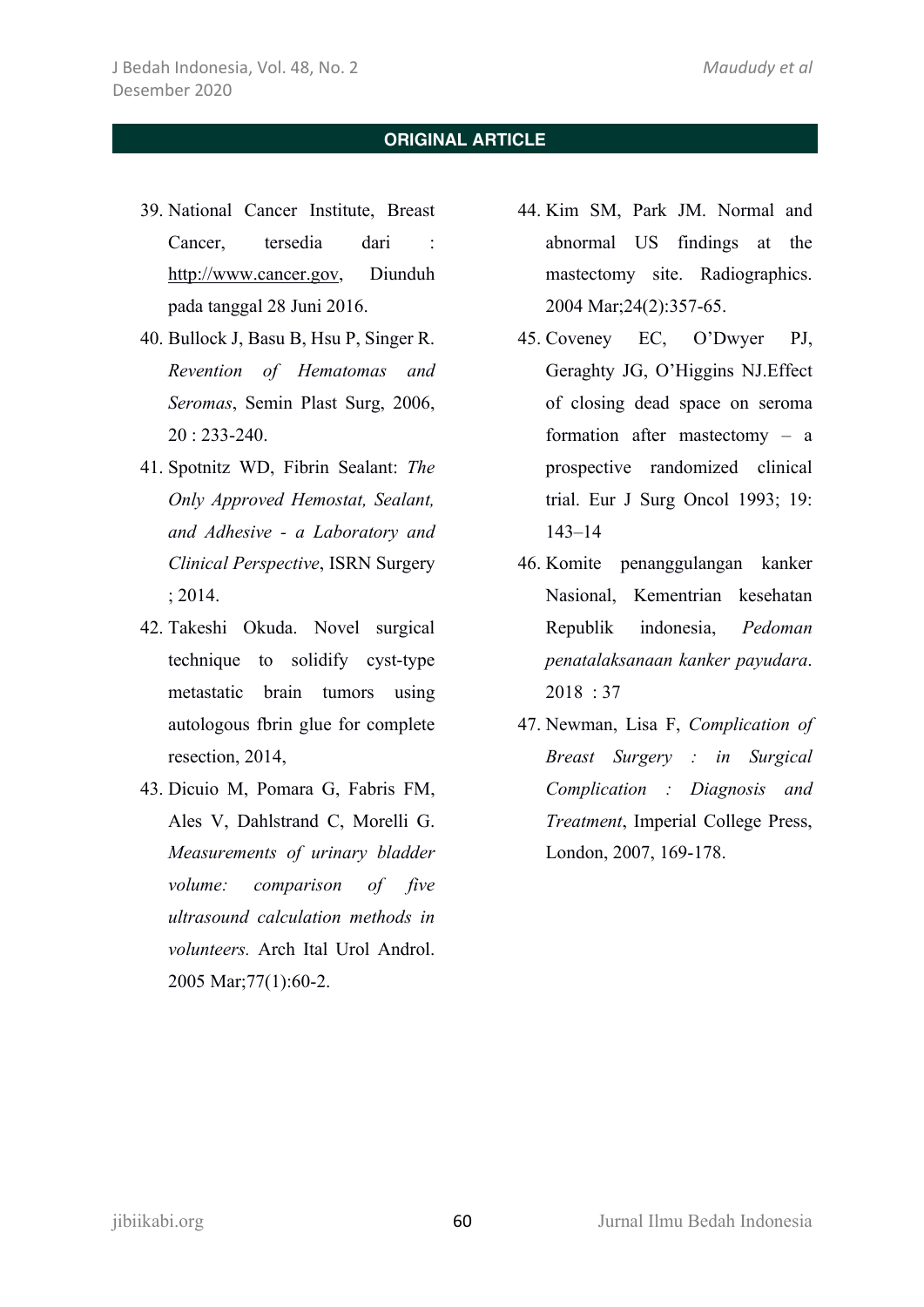### **Tabels and Pictures**

### Table 4.1 Characteristics of Research Subjects

| Variable        | $N = 40$           |
|-----------------|--------------------|
| Age (years)     |                    |
| $Mean \pm Std$  | $47.35 \pm 10,329$ |
| Range (min-max) | 26.00-84.00        |
|                 |                    |
| Weight (Kg)     |                    |
| $Mean \pm Std$  | $56.03 \pm 8,248$  |
| Range (min-max) | 44.00-80.00        |
|                 |                    |
| Height (m)      |                    |
| $Mean \pm Std$  | $1.56 \pm 0.047$   |
| Range (min-max) | $1.45 - 1.65$      |
|                 |                    |
| BMI $(\% )$     |                    |
| $Mean \pm Std$  | $23.13 \pm 3.205$  |
| Range (min-max) | 17.60-33.30        |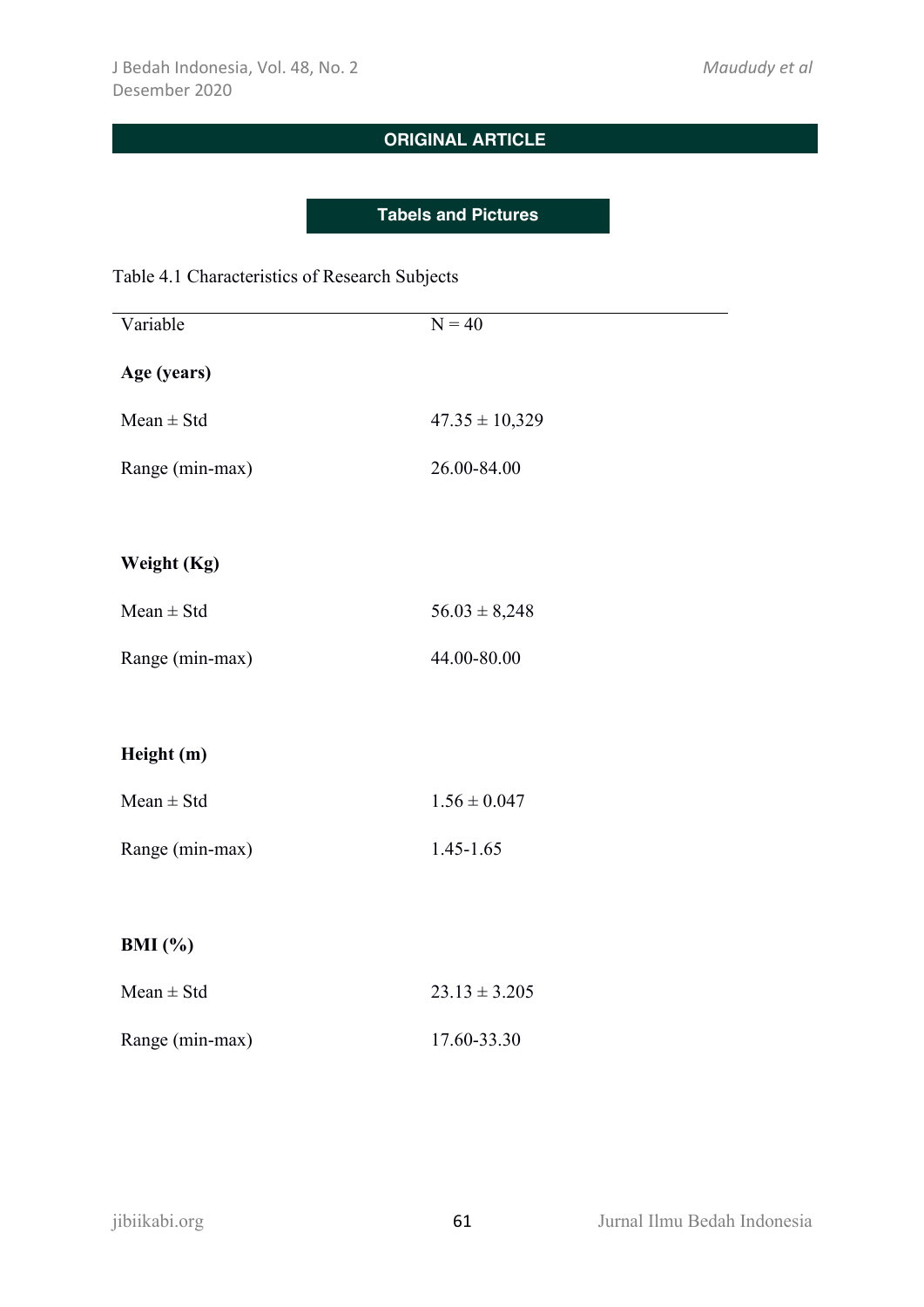### **Chest diameter (cm)**

| Mean $\pm$ Std  | $85.03 \pm 15.129$ |
|-----------------|--------------------|
| Range (min-max) | 52.00-114.00       |

Note: Categorical data are presented with number / frequency and percentage, while numerical data are presented with mean, median, standard deviation and range.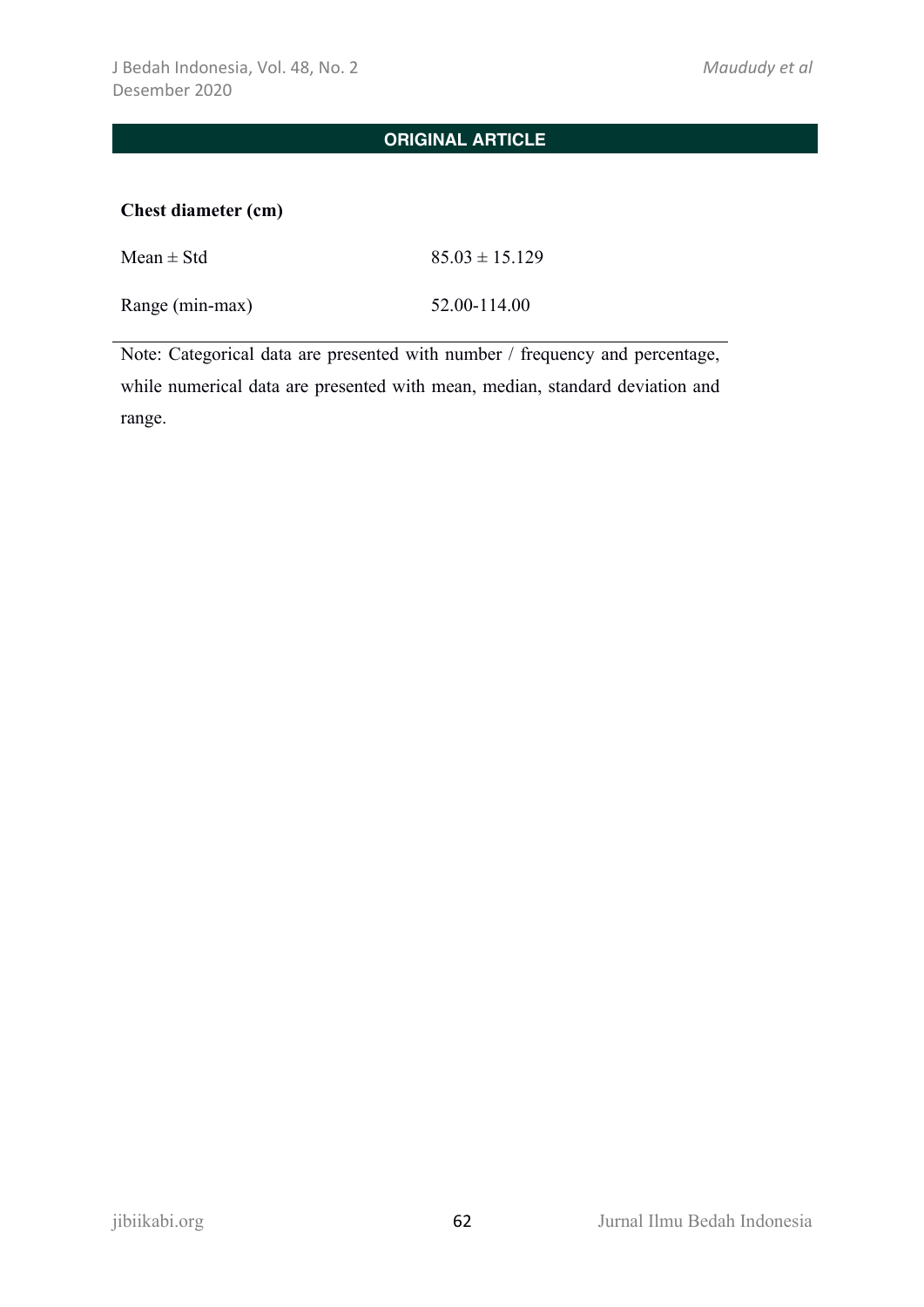Table 4.2 Comparison between the Characteristics of the Study Subjects of patients in the Treatment and Control Groups.

|                 | Group                            |                   | P value |
|-----------------|----------------------------------|-------------------|---------|
| Variable        | <b>Autologous Fibrin</b><br>Glue | Control           |         |
|                 | $N = 20$                         | $N = 20$          |         |
| Age (years)     |                                  |                   | 0.602   |
| $Mean \pm std$  | $49.00 \pm 12,118$               | $45.70 \pm 8,151$ |         |
| Range (min-max) | 26.00-84.00                      | 28.00-54.00       |         |
|                 |                                  |                   |         |
| Weight (Kg)     |                                  |                   | 0.779   |
| Mean $\pm$ std  | $55.80 \pm 8,995$                | $56.25 \pm 7,656$ |         |
| Range (min-max) | 44.00-75.00                      | 44.00-80.00       |         |
|                 |                                  |                   |         |
| Height (m)      |                                  |                   | 0.277   |
| $Mean \pm std$  | $1.56 \pm 0.046$                 | $1.55 \pm 0.049$  |         |
| Range (min-max) | $1.45 - 1.65$                    | 1.45-1.65         |         |
|                 |                                  |                   |         |
| <b>BMI</b>      |                                  |                   | 0.434   |
| $Mean \pm std$  | $22.73 \pm 3.070$                | $23.53 \pm 3.365$ |         |
| Range (min-max) | 18.70-29.30                      | 17.60-33.30       |         |
|                 |                                  |                   |         |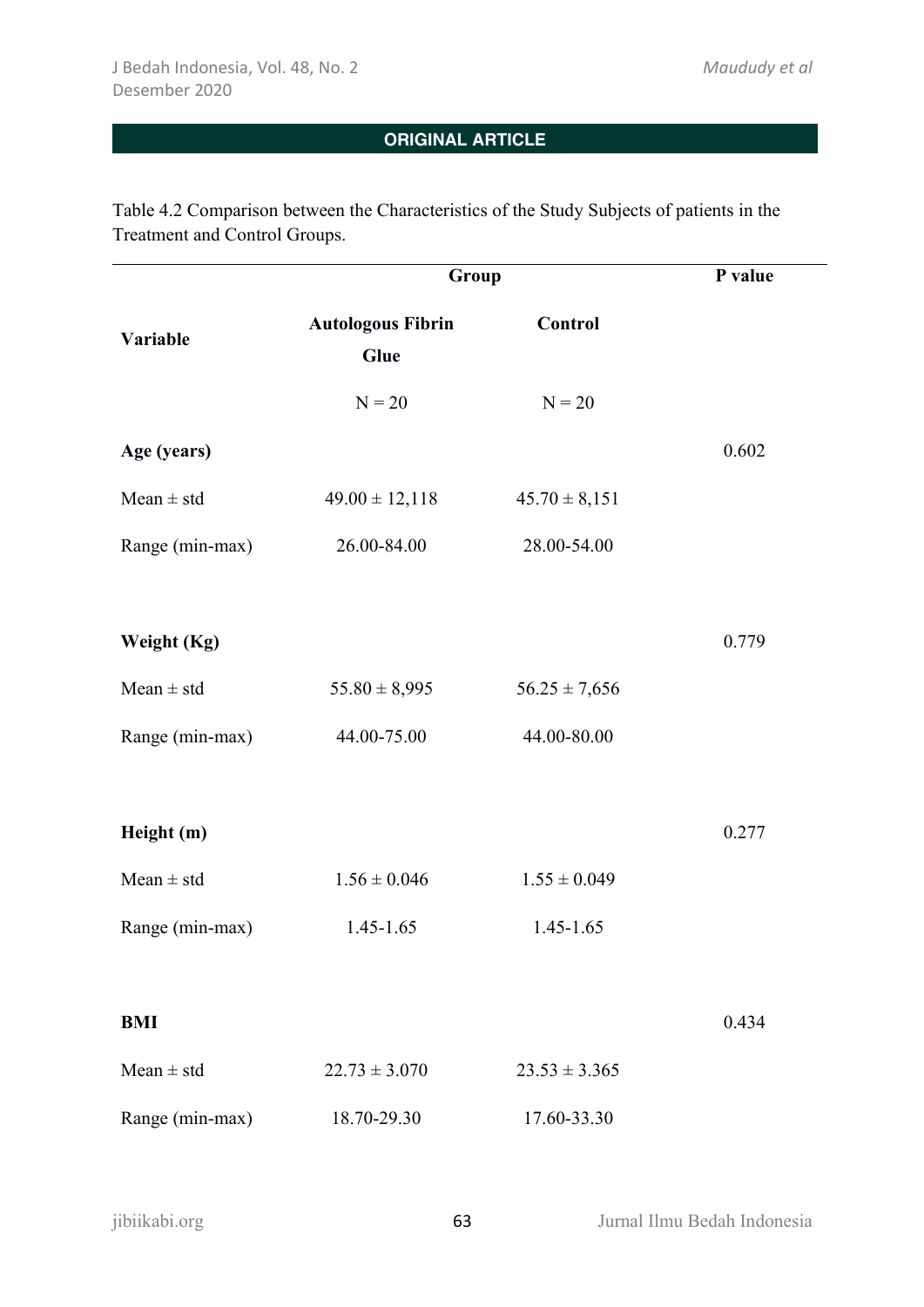| <b>Chest</b><br>diameter<br>(cm) |                    |                    | 0.491 |
|----------------------------------|--------------------|--------------------|-------|
| Mean $\pm$ std                   | $86.70 \pm 16,986$ | $83.35 \pm 13.244$ |       |
| Range (min-max)                  | 52.00-114.00       | 55.00-110.00       |       |

Note: For numerical data, the p value is tested using unpaired t test if the data is normally distributed with the alternative Mann Whitney test if the data is not normally distributed. Significance value based on p value <0.05 Sign \* indicates p value <0.05 means significant or statistically significant.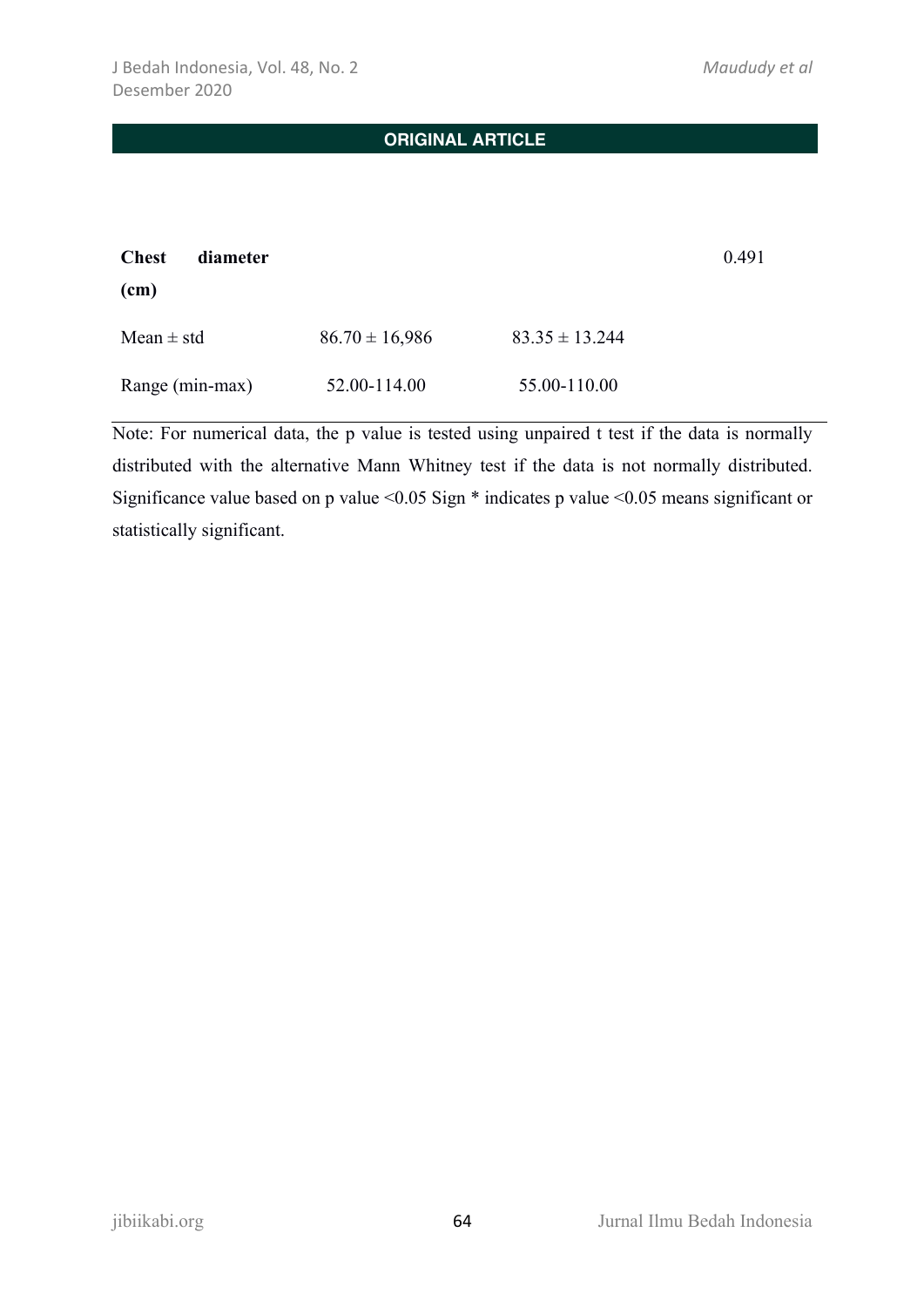Table 4.3 Comparison between Laboratory Results research subject in the treatment group and the control group.

|                       | Group             |                   |         |  |
|-----------------------|-------------------|-------------------|---------|--|
| Variable              | <b>Treatment</b>  | Control           | P value |  |
|                       | $N = 20$          | $N = 20$          |         |  |
| Hemoglobin (g / dL)   |                   |                   | 0.625   |  |
| $Mean \pm std$        | $11.39 \pm 1,577$ | $11.14 \pm 1,628$ |         |  |
| Range (min-max)       | 8.80-13.90        | 8.30-13.80        |         |  |
|                       |                   |                   |         |  |
| PT (seconds)          |                   |                   | 0.060   |  |
| Median                | 11.35             | 12.35             |         |  |
| Range (min-max)       | 9.80-13.30        | 10.10-21.10       |         |  |
|                       |                   |                   |         |  |
| <b>APTT</b> (seconds) |                   |                   | 0.718   |  |
| $Mean \pm std$        | $27.61 \pm 3,700$ | $28.09 \pm 4,603$ |         |  |
| Range (min-max)       | 20.00-36.00       | 20.10-41.70       |         |  |
|                       |                   |                   |         |  |
| <b>INR</b>            |                   |                   | 0.583   |  |
| Median                | $0.90\,$          | $0.90\,$          |         |  |
| Range (min-max)       | $0.80 - 1.01$     | $0.83 - 1.12$     |         |  |
|                       |                   |                   |         |  |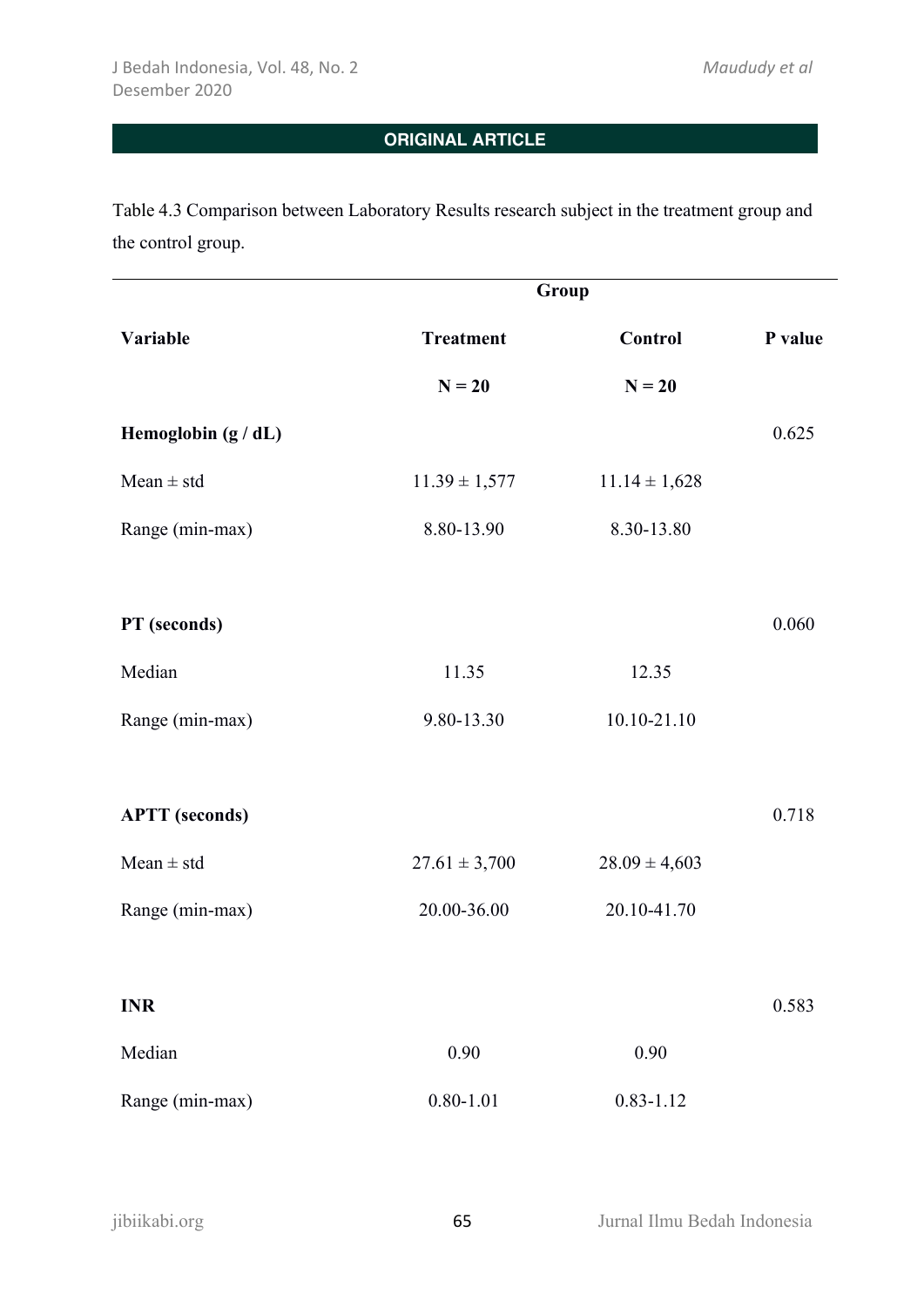| <b>ORIGINAL ARTICLE</b> |                      |                     |       |
|-------------------------|----------------------|---------------------|-------|
|                         |                      |                     |       |
| Platelets (105 / uL)    |                      |                     | 0.165 |
| Median                  | 263.50               | 238.50              |       |
| Range (min-max)         | 158.00-429.00        | 103.00-597.00       |       |
|                         |                      |                     |       |
| Fibrinogen (mg / dL)    |                      |                     | 0.407 |
| Mean $\pm$ std          | $399.47 \pm 117,650$ | $375.71 \pm 47.190$ |       |
| Range (min-max)         | 151.50-678.00        | 270.90-496.60       |       |
|                         |                      |                     |       |
| Albumin $(g/dL)$        |                      |                     | 0832  |
| Mean $\pm$ std          | $3.38 \pm 0.463$     | $3.35 \pm 0.395$    |       |
| Range (min-max)         | 2.50-4.00            | 2.66-4.29           |       |

Note: For numerical data, the p value is tested by using an unpaired t test if the data is normally distributed, with the alternative Mann Whitney test if the data is not normally distributed. Significance value based on p value <0.05 Sign \* indicates p value <0.05 means significant or statistically significant.